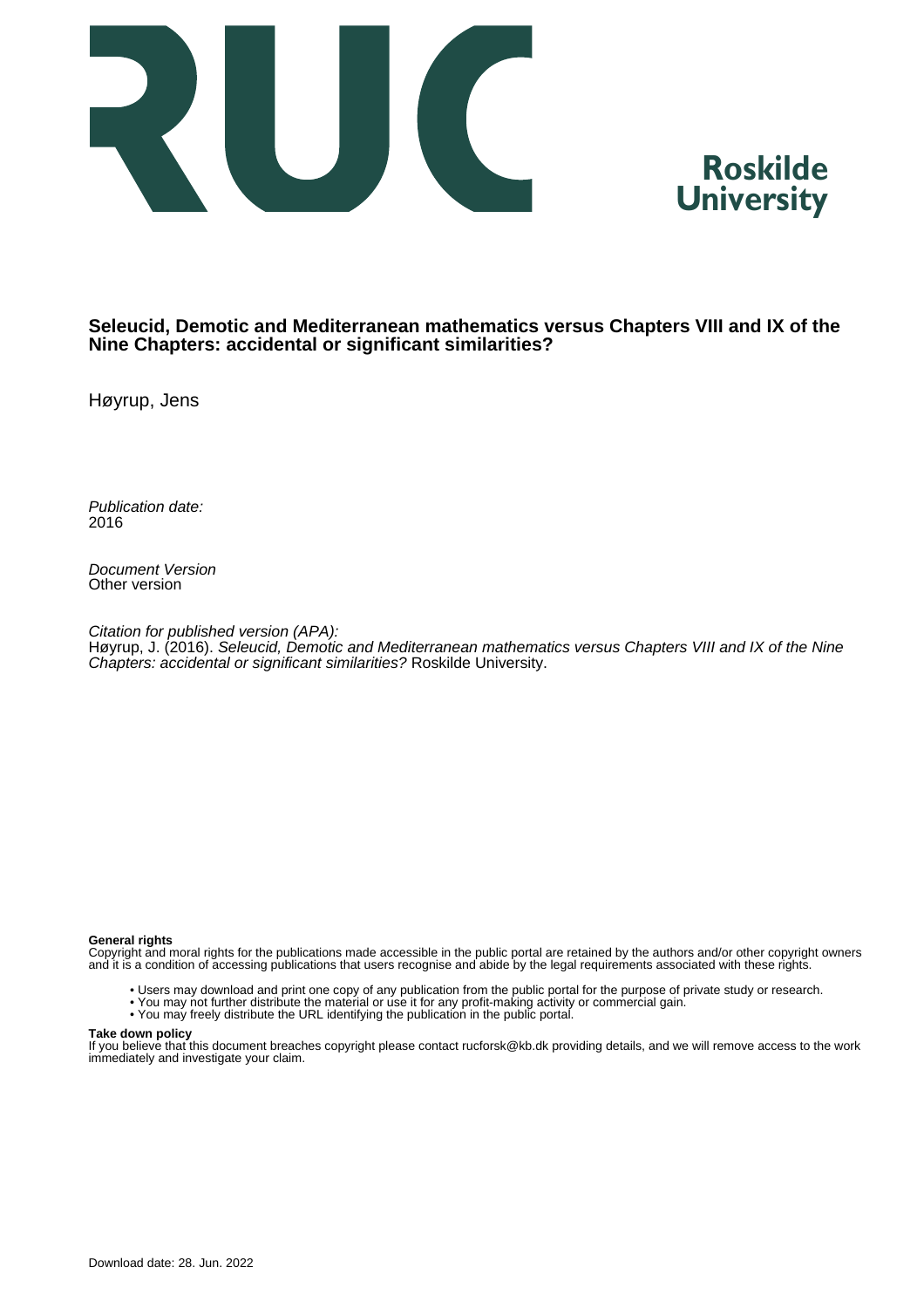# **Seleucid, Demotic and Mediterranean mathematics versus Chapters VIII and IX of the** *Nine Chapters:* **accidental or significant similarities?**

**Jens Høyrup** jensh@ruc.dk http://ruc.dk/~jensh

Contribution to the workshop Mathematical Texts in East Asia Mathematical History Tsinghua Sanya International Mathematics Forum March 11–15, 2016

*PREPRINT*

17 March 2016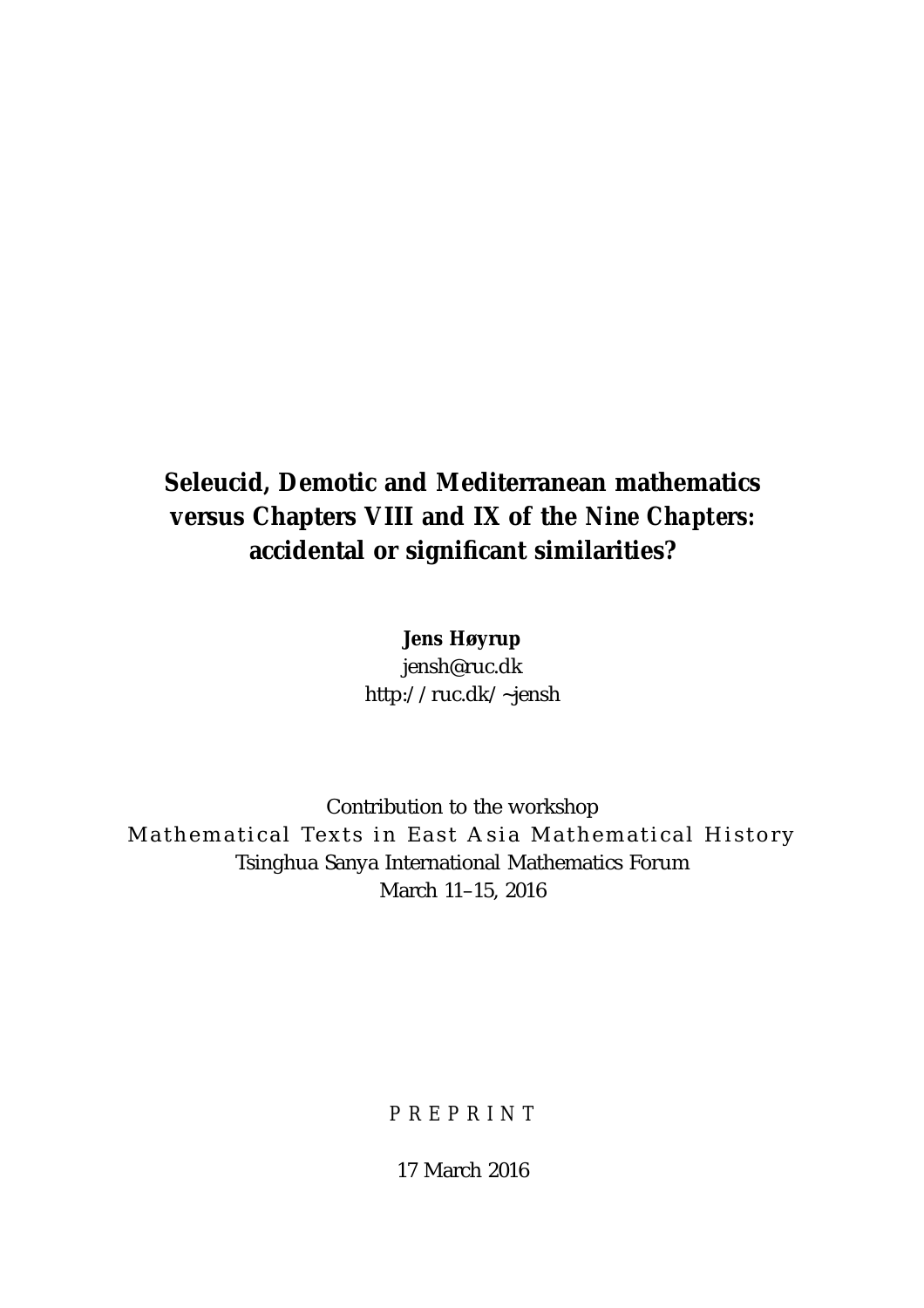#### **Abstract**

Similarities of geometrical diagrams and arithmetical structures of problems have often been taken as evidence of transmission of mathematical knowledge or techniques between China and "the West". Confronting on one hand some problems from Chapter VIII of the *Nine Chapters* with comparable problems known from Ancient Greek sources, on the other a Seleucid collection of problems about rectangles with a subset of the triangle problems from Chapter IX, it is concluded,

- (1) that transmission of some arithmetical riddles without method not "from Greece" but from a transnational community of traders – is almost certain, and that these inspired the Chinese creation of the *fangcheng* method, for which Chapter VIII is a coherent presentation;
- (2) that transmission of the geometrical problems is to the contrary unlikely, with one possible exception, and that the coherent presentation in Chapter IX is based on local geometrical practice.

#### **Contents**

| Two pictures and a winged transmission $\ldots \ldots \ldots \ldots \ldots \ldots \ldots \ldots$ |  |
|--------------------------------------------------------------------------------------------------|--|
|                                                                                                  |  |
|                                                                                                  |  |
|                                                                                                  |  |
|                                                                                                  |  |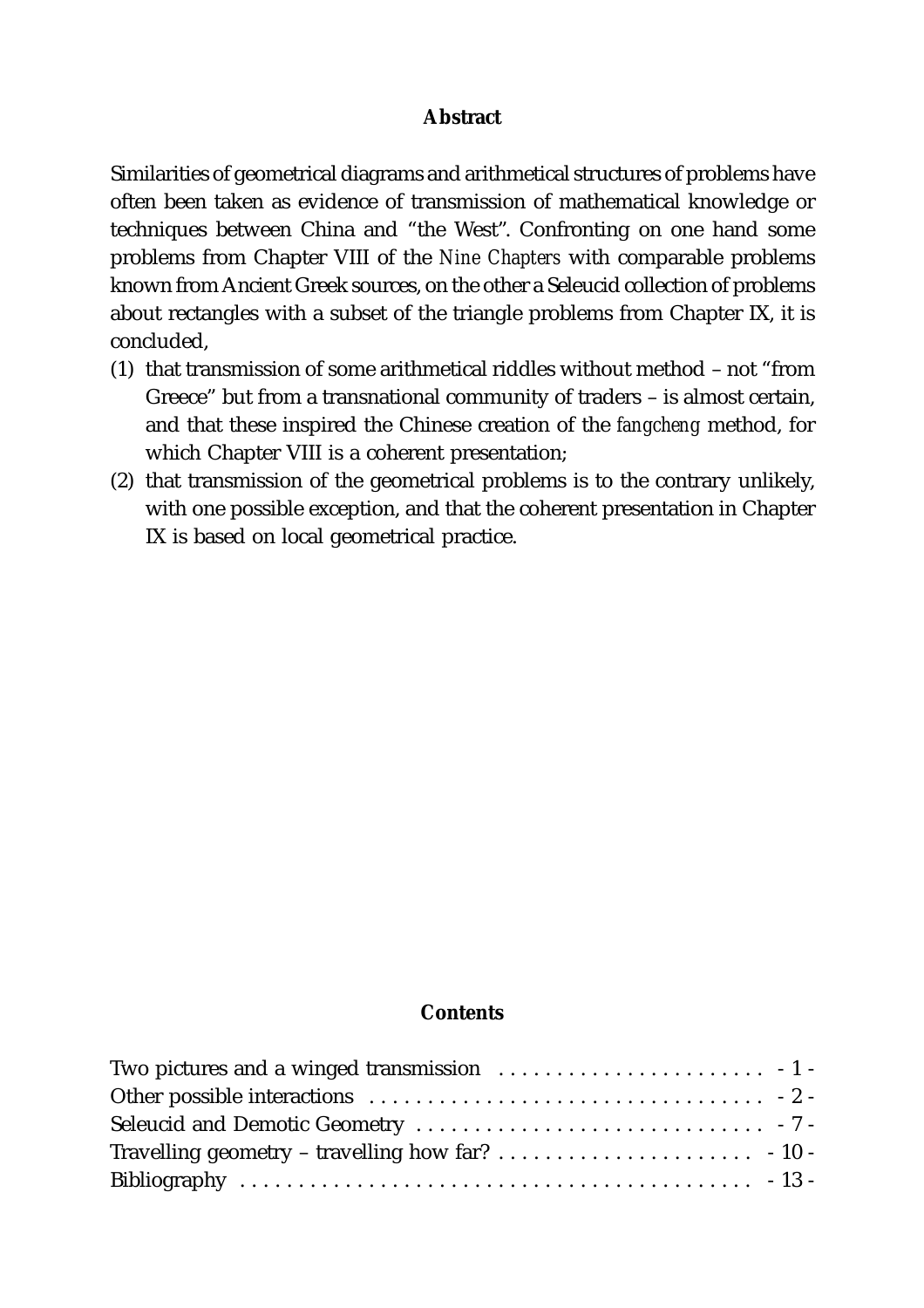Yvonne Dold-Samplonius *in memoriam*

### **Two pictures and a winged transmission**

First of all, as introduction, two pictures.



To the left, the decoration of the "Mathematics and System Science" tower in the campus of the Chinese Academy of Sciences in Beijing, borrowed from Zhao Shuang's third-century CE commentary to the *Gnomon of the Zhou* – cf. [Cullen 1996: 206; Chemla & Guo 2004: 695–701]; to the right, my own diagram reconstructed from the description of the procedure of the Old Babylonian problem  $Db_2-146$  (c. 1775 BCE), in which the sides of a rectangle are to be determined from its area and the diagonal [Høyrup 2002a: 257–259]. When I first made it, it should be added, I did not know about the Chinese diagram.

A first reaction may be that the two must be connected; indeed, when Joseph Needham [1959: 96 n.a, 147] finds the same diagram in Bhaskara II (he gives no reference) and believes it to be found nowhere else, he deems it "extremely probable that Bhaskara's treatment derives from" Zhao Shuan's commentary.

A connection between a Mesopotamian and a Chinese diagram is certainly not to be excluded *a priori*. There can be no doubt that the shared problem of the "hundred fowls" is really shared, and thus that some kind of mathematics *did* travel. The earliest known occurrence of this problem type is in the fifthcentury *Zhang Qiujian Suanjing* [van Hee 1913], but soon it turns up not only with the same mathematical structure but also with shared parameters and dress (100 units of different prices and a total price of 100 – only the prices of the single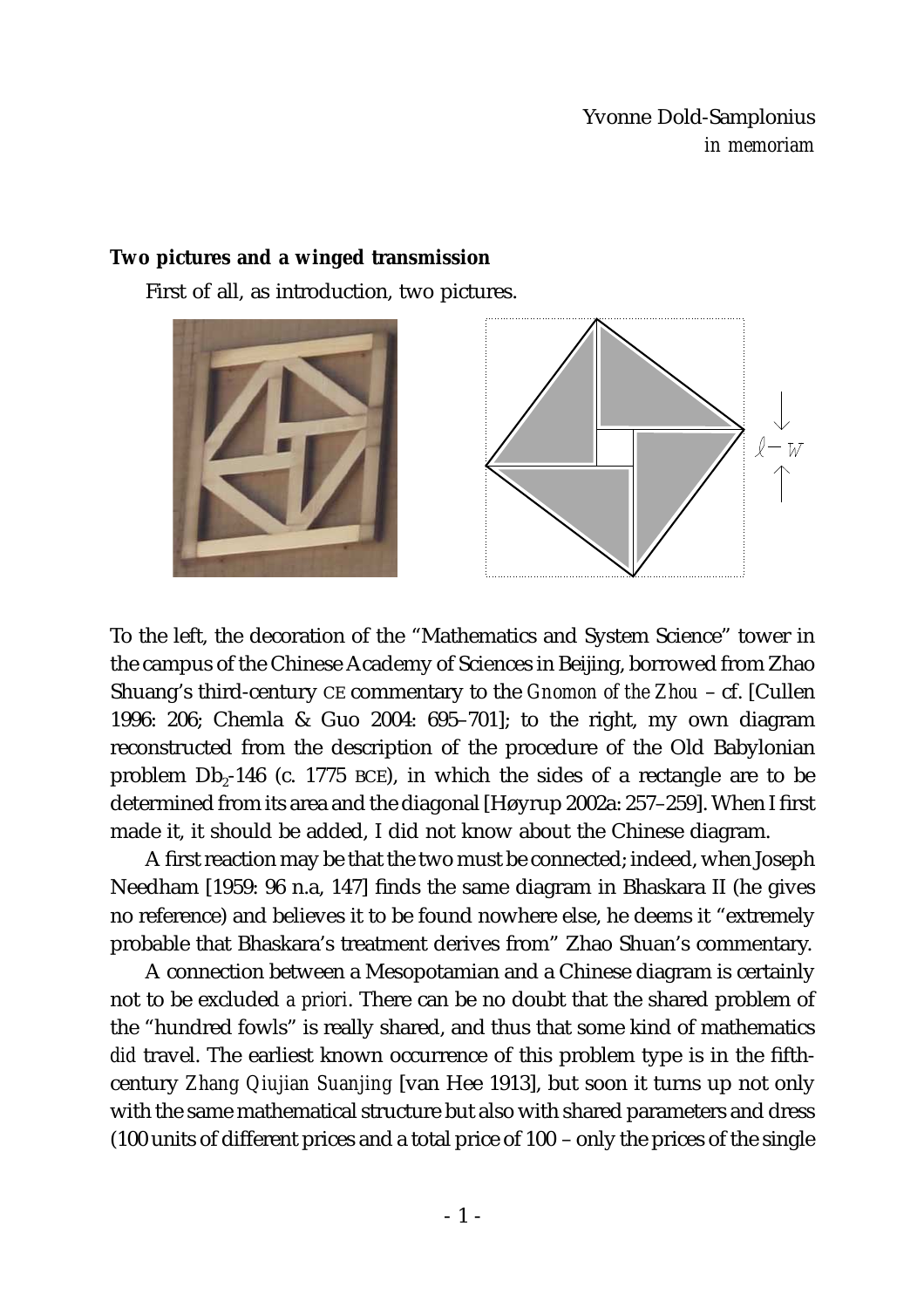species vary) in Carolingian Western Europe, in India and in the Islamic World – see, e.g. [Libbrecht 1974]; this cannot be imagined to be an accident.

We may add an observation, elementary but to my knowledge not made before. The early Islamic, Indian and Chinese occurrences speak of fowls, the Carolingian *Propositiones ad acuendos iuvenes* [ed. Folkerts 1978] has various dresses but none with fowls. This supports Jean Christianidis' suggestion [1991: 7] that the problem has developed from an early form represented in a Greek papyrus from the second century CE, where the units are already 100 but the price  $2500<sup>1</sup>$ Once the more striking version 100/100 was invented, that was the one that spread east and west – but the fowls only eastward, for which reason this latter invention must be presumed to be a secondary accretion.

#### **Other possible interactions**

The hundred fowls is an arithmetical riddle. Another arithmetical riddle that *may* have travelled far is the one known in the cultures connected to the Mediterranean as the "purchase of a horse". Like the "hundred fowls" it circulated with varied numerical parameters, but a typical example states that three men go to the market in order to buy a horse. The first says that he has enough to pay the price if he can have half of the possession of the other two; the second only needs one third, the last only one fourth of what the other two have. The possession of each and the price of the horse is asked for. Sometimes the price of the horse is given.

The problem seems to be hinted at in book I of Plato's *Republic* (333B–C).<sup>2</sup> In any case there is no doubt that it turns up, undressed as pure-number problems, in Diophantos' *Arithmetica* I:24–25 [ed. Tannery 1893: I, 56–69]; propositions 22–23, moreover, ask a question which, if dealing with a purchase, would make each participant ask for the fractions  $\frac{1}{3}$ ,  $\frac{1}{4}$  and  $\frac{1}{5}$  respectively  $\frac{1}{3}$ ,  $\frac{1}{4}$ ,  $\frac{1}{5}$  and  $\frac{1}{6}$  of the possession not of all the others but of the one that precedes in a circle.

The latter type has an interesting parallel in Chapter VIII, problem 13 of the *Nine Chapters* (my English from the French of [Chemla & Guo 2004: 643]):

 $<sup>1</sup>$  Text in [Winter 1936: 39].</sup>

<sup>2</sup> Trans. [Shorey 1930: I, 332*f*]. Socrates asks when one needs an expert; and as usually he answers himself: for example when you go to the market to buy or sell a horse in common. Since horses did not serve in agriculture but only for military purposes, they would never be bought in common in real life. (I owe the discovery of the Platonic passage to the late Benno Artmann).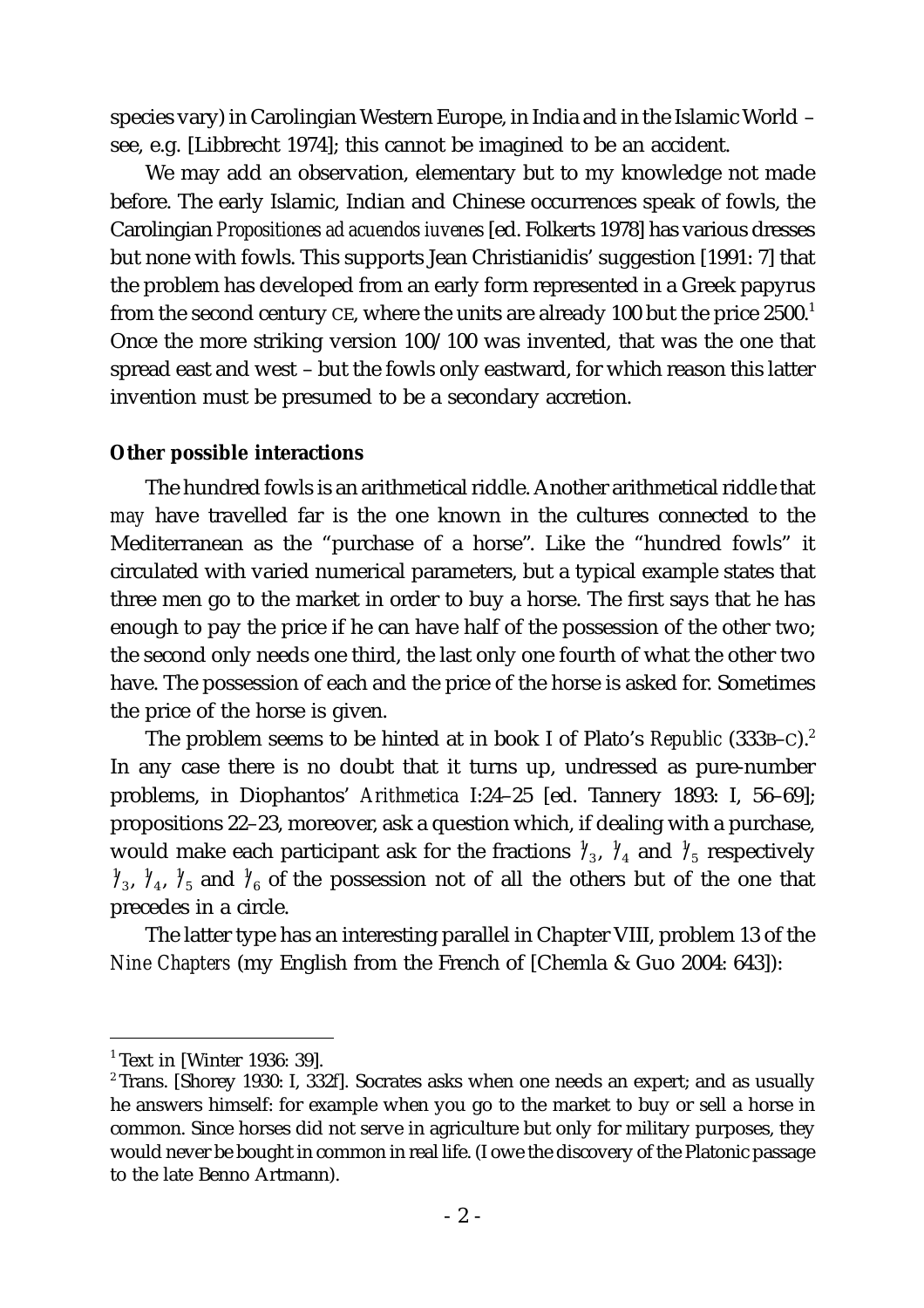Let us assume that with five families sharing a well, that what is missing for the two ropes of Jia [in order to reach the bottom of the well], that is as one rope of Yi, that what is missing for the three ropes of Yi, that is as one rope of Bing, that what is missing for the four ropes of Bing, that is as one rope of Wu, that what is missing for the six ropes of Wu, that is as one rope of Jia; and that, if each gets the rope that is missing for him, all will reach the bottom of the well. One asks for the depth of the well and for the length of the ropes.

The mathematical structure of the problem is the nearly the same, including the characteristic attractive sequence of fractions. However, in order to avoid cutting the ropes, one of *n* ropes is spoken of instead of the fraction  $\frac{1}{n}$  of the totality of the ropes of each; moreover, the request is made to the following participant, not to the predecessor in the circle.

Problems 3 and 12 (*ibid*. p. 625, 641) are determinate but otherwise similar in structure. No. 3 speaks of 2 bundles of millet of high quality, 3 of medium quality and 4 of low quality, and in similar combinations they are to produce 1 *dou*; no. 12 deals with the hauling capacity of horses of different strength. Problems 14 and 15 (*ibid*. pp. 645, 647) are sophisticated variants – we shall return to them.

The coincidences may seem striking – but are they evidence *of connection* or *of parallel experiences* of fascination? *If* the far from obvious dress had also been shared, as in the case of the hundred fowls, then connection would seem next to certain. Since it is not, we cannot decide on the basis of these problems alone.

However, problem 10 (*ibid*. p. 639) supports the connection hypothesis. It presents us with something like a two-participant version of the problems we have just examined. Two persons own money; if Jia gets half of what Yi possesses, he will have 50 coins; and if Yi gets  $\frac{2}{3}$  of what Jia possesses, he will have as much.

With only two participants, there is no difference between Diophantos's two types. We notice, firstly, that here fractions and not "one out of *n*" are spoken about; secondly, that the dress is the familiar "give-and-take" type.

This dress is used for a slightly different mathematical structure in problems from late Mediterranean Antiquity (and later). In Book XIV of the *Greek Anthology* [ed. trans. Paton 1916: V, 105], no. 145 runs

*A.* Give me ten minas, and I become three times as much as you. *B.* And if I get the same from you I am four times as much a you.

No. 146 uses different numerical parameters (two minas, twice, four times) but is otherwise identical. Prop. XV of Diophantos's *Arithmetica* I [ed. trans. Tannery 1893: I, 36f] is an undressed version of the same problem type.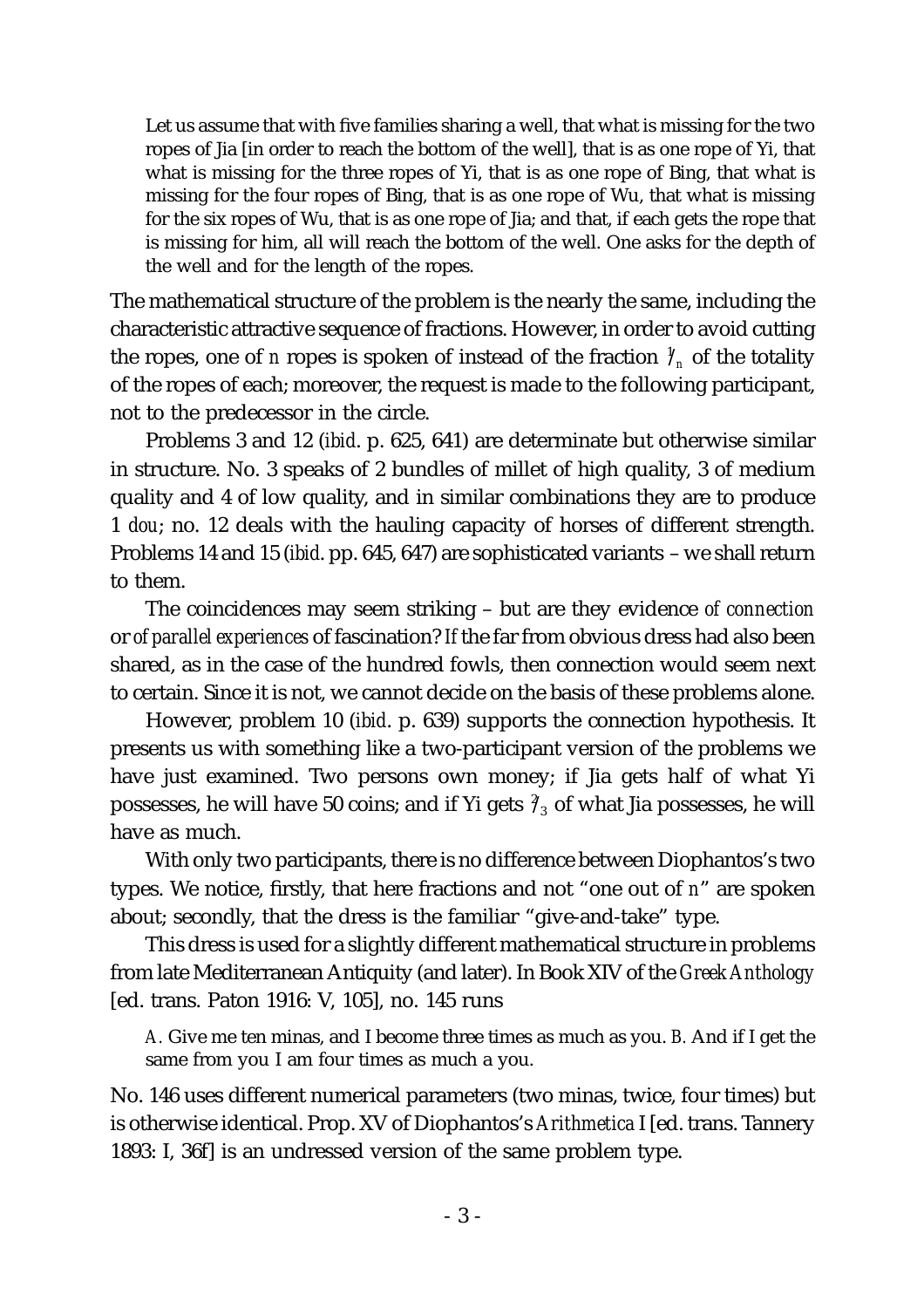On the other hand, Fibonacci's first example of a "purchase of a horse" [ed. Boncompagni 1857: 228] has the same mathematical structure as the Chinese give-and-take problem, apart from being indeterminate. In Fibonacci's problem, the first man asks for  $\frac{1}{3}$  of the possession of the second, while the second asks for  $\frac{1}{4}$  of what the first has. In both cases, each will have enough to buy the horse (whence the same amount).

Again, this coincidence in isolation suggests but does not prove a connection. However, the alternative explanation here cannot be fascination with interesting numbers but only accident. If we take together all the problems we have looked at, independent invention in the two areas becomes unlikely – not least because the case of the "hundred fowls" provides us with firm evidence that transmission could and sometimes did take place.

But what exactly can have been transmitted? All these problems from the *Nine Chapters* come from Chapter VIII, and all are used to train the *fangcheng* method. Diophantos's methods are quite different – and no closer are variants of the "Bloom of Thymarides" [Heath 1921: I. 94–96], which may have been used already around or before Plato's times to solve similar problems.

In connection with the "hundred fowls", Ulrich Libbrecht [1974: 313] points out that

This implies that several mathematical problems were transmitted only as questions, without any method, as we can clearly state in Alcuin's work [the *Propositiones ad acuendos iuvenes*/JH]; in different places methods were developed - wrong or right to solve these problems. Perhaps they were considered more as games than as serious problems, as we can prove from several Chinese and European works.

The same is clearly the case here. In terms I have used in [Høyrup 1990] (not knowing by then about Libbrecht's observation), the problems have circulated as "subscientific" mathematics, more precisely as professional riddles belonging to an environment of mathematical practitioners; once taken up by groups which in some way can be characterized as scholarly mathematicians, $3$  these developed their own ways to deal with them, and in some cases they expanded the range of questions these methods could be applied to. Since the riddles functioned precisely as *riddles* in the community of practitioners (in anthropological parlance as *neck riddles* – who is not able to solve them is "not one of us") it is not even certain that the practitioners always had a *mathematical* method for solving them –

<sup>&</sup>lt;sup>3</sup> That is, people who are engaged in or linked to a school-based (as opposed to an apprenticeship-based) educational system, and who in that connection shape and transmit mathematical knowledge.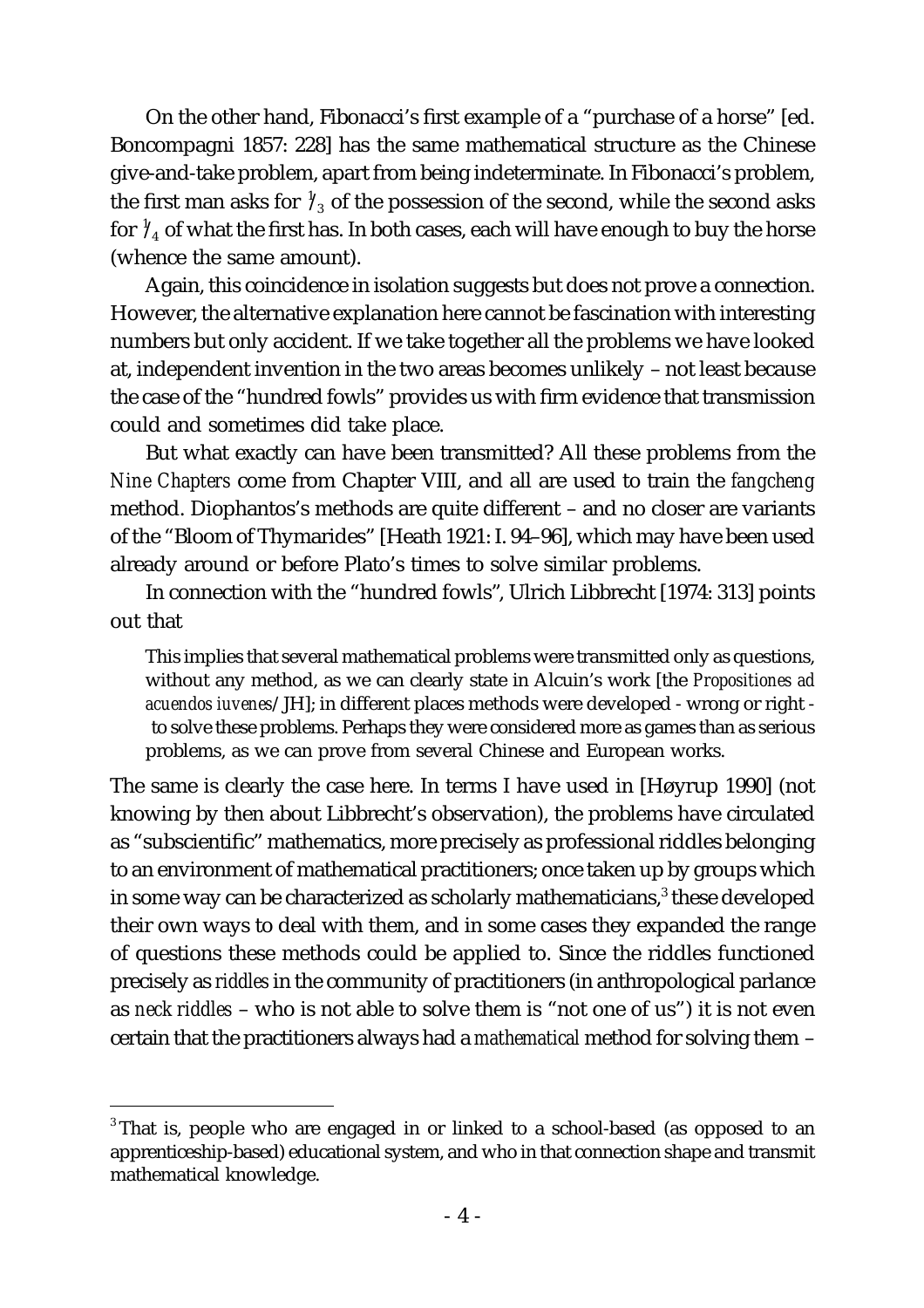a riddle asks for an answer, not for a calculation or a logical derivation, and a guess followed by a verification may have been enough.4

That is where problems no. 14 and 15 of Chapter VIII of the *Nine Chapters* come in. No 14 deals with groups of unit fields of millet with different yields – say 2*A*, 3*B*, 4*C* and 5*D*. But this time  $2A+B+C = 3B+C+D = 4C+D+A = 5D+A+B =$ 1 *dou*. This is too complex to present a nice recreational riddle – to keep track of it without material support would be difficult. No 15 deals with three groups of bundles of millet of different weights but speaks of differences instead of sums – in symbols, 2*A*–*B* = 3*B*–*C* = 4*D*–*A* = 1 *dan*.

Such extensions of the range of "recreational" riddles by variation and systematization at the hands of scholarly mathematicians are a common occurrence in history, from Old Babylonian times to Pedro Nuñez and beyond. Diophantos, in *Arithmetica* I, replaces variation by generalization – but his choice of numerical examples betrays the recreational starting point.

At times, however, "scholarly mathematicians" have made a further step, and used the recreational material as the starting point or inspiration for the creation of a whole mathematical discipline. That is the way Old Babylonian second- and third-degree "algebra" was generated.<sup>5</sup> In the whole corpus, there is not a single second- or third-degree problem derived from a genuine practical question that might present itself to a Babylonian scribal calculator. We should not be mislead by the fact that the *entities* occurring as "unknowns" in the problems would be familiar to him – dimensions of fields and excavations, prices, manpower, etc. In genuine surveying, one would (for instance) never have to determine the sides of a rectangular field from its area and the sum of the sides; but exactly such recreational riddles served as basis for the new discipline.

If we now consider Chapter VIII of the *Nine Chapters* in its integrity, the parallel becomes obvious. Although the *Nine Chapters* on the whole teach administrators' mathematics, Chapter VIII does not present us with a single instance of this. True, *the entities* that occur would again (mostly) be of the kind dealt with by calculating bureaucrats (the combined ropes hardly); but *the problems* would never turn up in their offices. Moreover, the book as a whole

 $^4\!$  This is precisely what Abū Kāmil reproaches those who took pleasure in the "hundred fowls" in his times and surroundings – it was "a particular type of calculation, circulating among high-ranking and lowly people, among scholars and among the uneducated, at which they rejoice, and which they find new and beautiful; one asks the other, and he is then given an approximate and only assumed answer, they know neither principle nor rule in the matter" – my translation from [Suter 1910: 100].

<sup>&</sup>lt;sup>5</sup> See, for instance, [Høyrup 2001].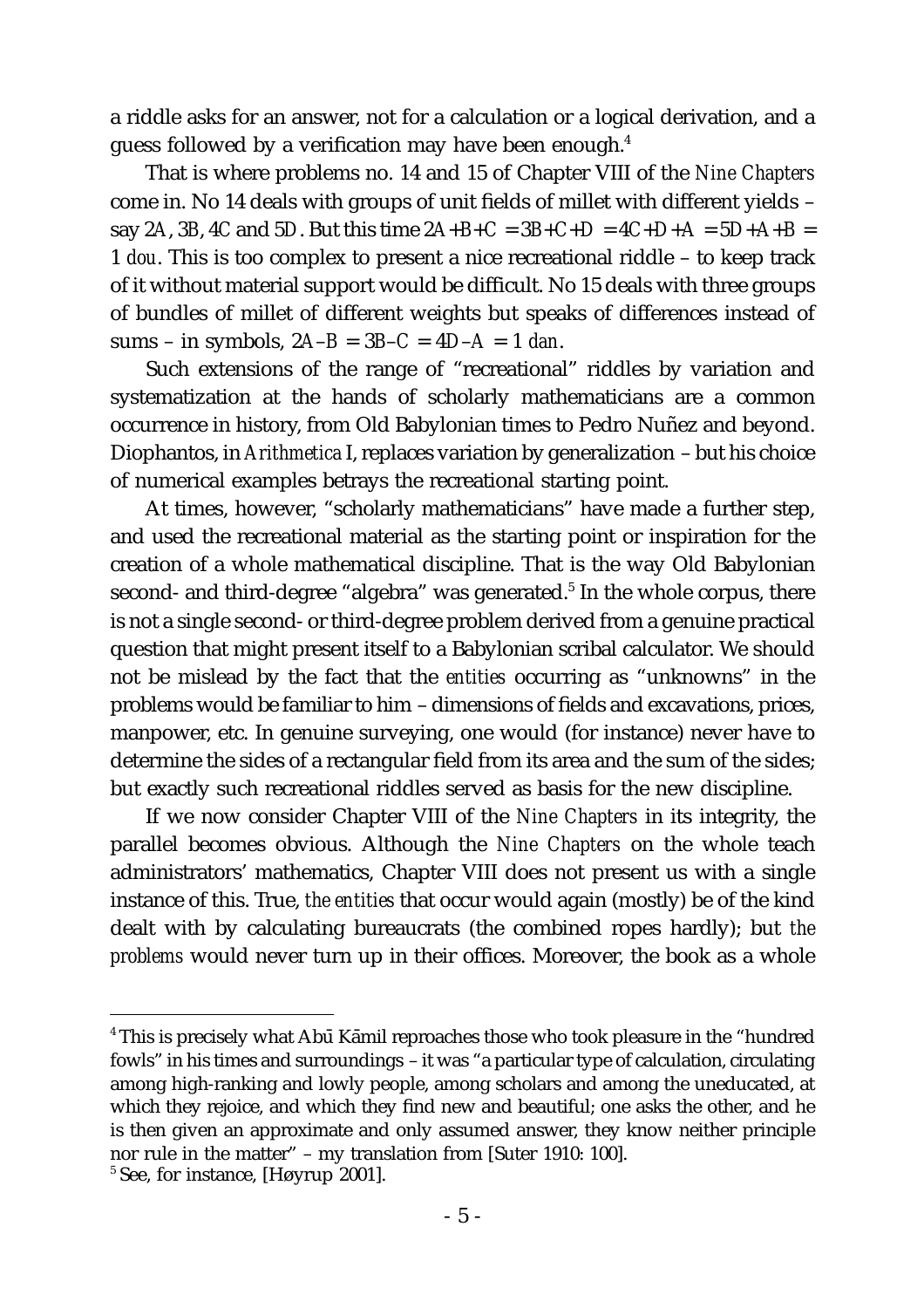is a theoretical unity. Since the topic is absent from the *Suàn shù shū* [Cullen 2004: 6; *id*. 2007: 29; Dauben 2008: 97, 131], Chapter VIII can be assumed to be the outcome of recent systematic establishment of a well-defined mathematical field – inspired in all likelihood by select recreational problems – since administrative mathematics *per se* would not lend itself adequately to that role.

All in all, Chapter VIII and its Mediterranean kin thus appears to present us with all the facets involved in questions about transmission:

- 1. transmission of *problems* as riddles from an unidentified *somewhere* to both the classical Mediterranean area and Han China (and other locations).<sup>6</sup>
- 2. Local creation of adequate *methods*.
- 3. A creation of a mathematical *discipline* on this foundation in China, in a process that is parallel to what can be seen in Old Babylonian mathematics. This parallel was based on shared sociological conditions and certainly did not involve any kind of transmission of metamathematical ideals.<sup>7</sup>

Problems about "combined works" present themselves easily in all cultures of scribal mathematical administration, and there are basically only two reasonable ways to solve them (obviously they are algebraically equivalent); neither the occurrence of such problems in different places nor a shared way to proceed can thus be taken as evidence of transmission. An unlikely dress can, however (as in the case of the "hundred fowls").

Such a case is present in Chapter VI, problem 6 of the *Nine Chapters* [ed. trans. Chemla & Guo 2004: 541]. Here, a pool is filled from five streams. As it is, filling is a preferred dress for such problems in the *Greek Anthology* XIV – thus no. 7, 130–133, 135 [ed. trans. Paton 1916: V, 31, 97, 99]. Shared transmission from somewhere is thus likely – but since this is no *favourite* dress of the problem type in the *Nine Chapters* (other instances – no. 22, 23 and 25 – really concern working rates), an isolated borrowed recreational problem may simply have been inserted

<sup>&</sup>lt;sup>6</sup> The *somewhere* must be emphasized. In questions of this kind it is misleading to take for granted that the ultimate source must be one of the literate, "nationally" defined high cultures we know about – "the Chinese", "the Greeks", "the Indians", etc. "Proletarians have no fatherland", it was claimed – until the experience of the First World War proved the opposite in France and Germany. Merchants and technicians (even highly qualified technicians à la Werner von Braun) still have none.

<sup>7</sup> Those of the Old Babylonian school had died with the school itself around 1600 BCE, more or less at the time of the earliest oracle bones. Even if that had not been the case, however, transmission could be safely excluded – institutional ideals can only be exported *with understanding* (whence with efficiency) if the institution itself is exported.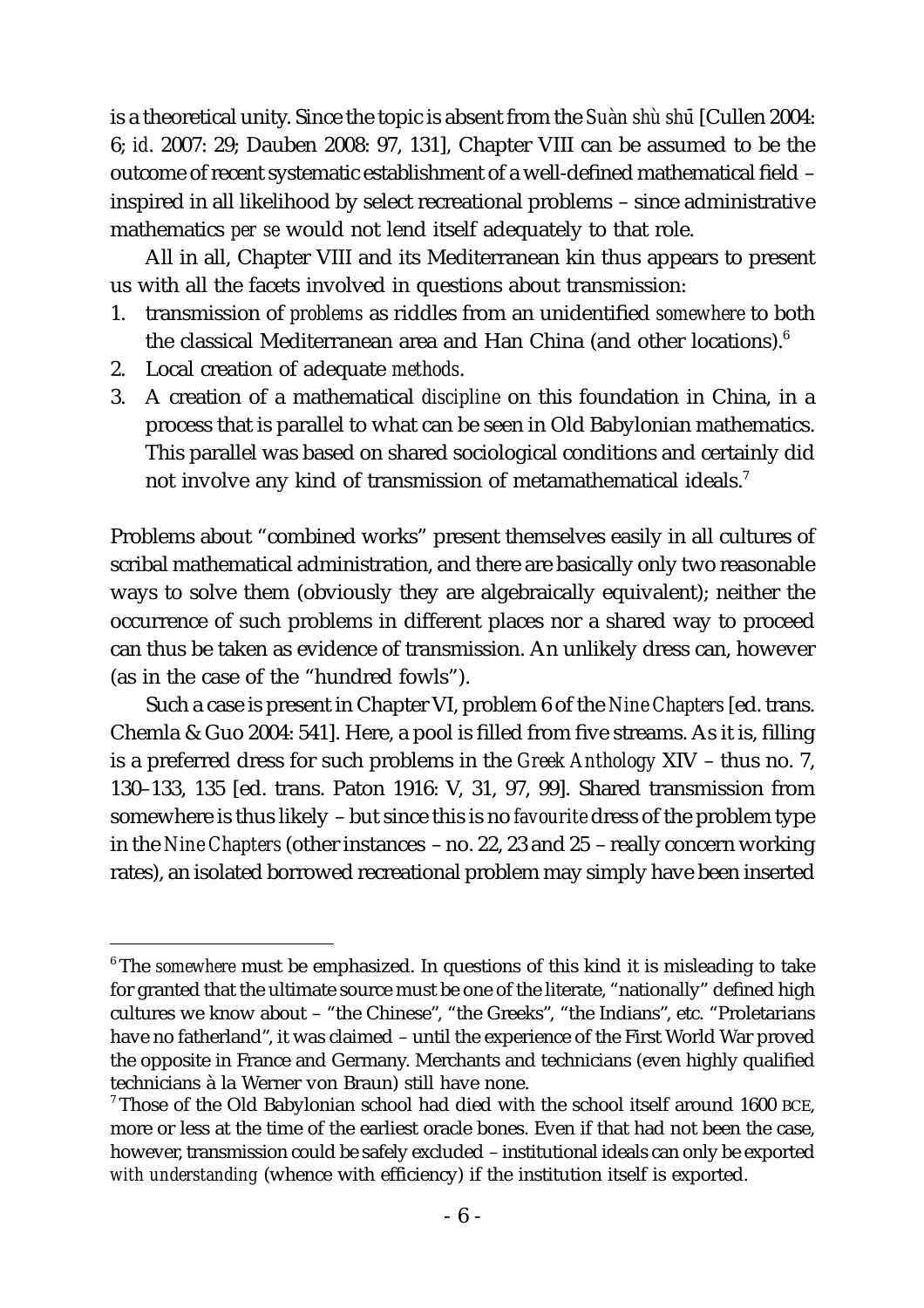in an adequate place of the *Nine Chapters*, the writer having recognized an already familiar type.<sup>8</sup>

All of these cases of credible transmission, from the "hundred fowl" onward, are number problems; they are of the kind that would allow an accountant or a travelling merchant to show his mathematical proficiency. Since accountants are likely to stay more or less in their place, travelling merchants constitute the plausible carrying community for these riddles; at an earlier occasion [Høyrup 1990: 74] I have spoken of them as the "Silk Route group".

## **Seleucid and Demotic Geometry**

We started with a suggestive geometric diagram, and then shifted focus to the possible transmission of arithmetical riddles. Let us return to geometry.

Our initial diagram is too isolated to be worth pursuing. More intriguing is the geometry of Chapter IX of the *Nine Chapters* in relation to certain geometric problems from Seleucid Mesopotamia (third to second century BCE) and Hellenistic-Demotic Egypt.

The Seleucid problems in question (mainly) deal with rectangles with a diagonal. They have a family relationship with the Old Babylonian so-called "algebra" – apparently not by direct descent but via shared borrowing from the riddles of practical surveyors.<sup>9</sup>

Most of the problems in question are known from the tablet BM  $34568$ ,<sup>10</sup> undated but probably from the later third or earlier second century BCE. Its problems can be described as follows:<sup>11</sup>

<sup>&</sup>lt;sup>8</sup> No. 21 and 22 are in the dress of travel times, which also shows up elsewhere in later times. No. 27 and 28, of structure "box problems", are in the dress of repeated taxation, also familiar from India and elsewhere in the later first and early second millennium. Chapter VI thus serves, it seems, as a receptacle for several widely circulating recreational problems for which it presents the earliest written evidence (much as Diophantos's *Arithmetica* I).

<sup>&</sup>lt;sup>9</sup> The evidence for this is in part linguistic, in part it has to do with strong reduction (followed by expansion) at the level of mathematical substance. See [Høyrup 2002a: 389–399].

The kinship does not imply that the Seleucid problems represent an "algebra". Whether the Old Babylonian technique does so is a matter of how we define algebra, but no reasonable definition will cover the Seleucid rectangle problems.

<sup>&</sup>lt;sup>10</sup> [Ed. trans. Neugebauer 1935: III, 14-19], partial edition, "conformal" translation and commentary in [Høyrup 2002a: 392–399].

<sup>11</sup> *l* stands for the length, *w* for the width, *d* for the diagonal and *A* for the area of a rectangle. The sexagesimal place value numbers are transcribed into Arabic numerals.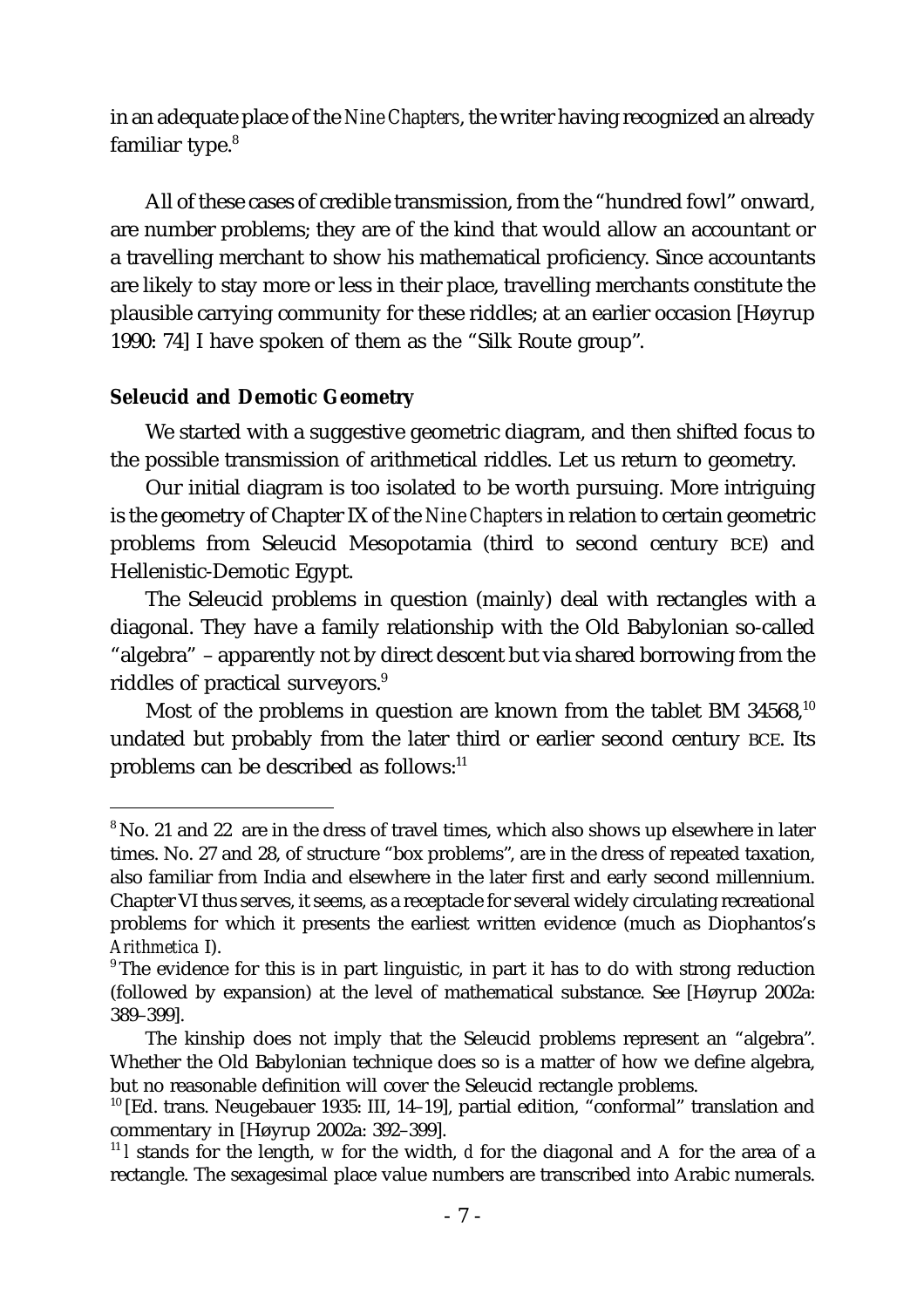- (1)  $l = 4$ ,  $w = 3$ ; *d* is found as  $\frac{1}{2}l + w$  first formulated as a general rule, next done on the actual example.
- (2)  $l = 4, d = 5$ ; *w* is found as  $\sqrt{d^2 l^2}$ .

(3) 
$$
d+1 = 9
$$
,  $w = 3$ ; *l* is found as  $\frac{1/2 \cdot ((d+1)^2 - w^2)}{d+1}$ , *d* as  $(d+1)-1$ .

- (4)  $d+w = 8$ ,  $l = 4$ ; solution corresponding to (3).
- (5)  $l = 60$ ,  $w = 32$ ; *d* is found as  $\sqrt{l^2 + w^2} = 68$ .
- (6)  $l = 60$ ,  $w = 32$ ; *A* is found as *l* w.
- (7)  $l = 60$ ,  $w = 25$ ; *d* is found as  $\sqrt{l^2 + w^2} = 65$ .
- (8)  $l = 60$ ,  $w = 25$ ; *A* is found as *l* w.
- (9)  $l+w = 14$ ,  $A = 48$ ;  $\langle l-w \rangle$  is found as  $\sqrt{(l+w)^2 4A} = 2$ ,  $w$  as  $\frac{1}{2} \cdot (\lfloor l+w \rfloor \langle l-w \rangle)$ and *l* finally as  $w + \langle l - w \rangle$ .
- (10)  $l+w = 23$ ,  $d = 17$ ;  $\langle 2A \rangle$  is found as  $([l+w]^2-d^2) = 240$ ,  $\langle l-w \rangle$  next as  $(I + w)^2 - 4A = 7$  – whence *l* and *w* follow as in (9).
- (11)  $d+1 = 50$ ,  $w = 20$ ; solved as (3),  $l = 21$ ,  $d = 29$ .
- (12) deals with a reed leaned against a wall, cf. imminently; a corresponding rectangle problem would be  $d-l = 3$ ,  $w = 9$ ; *d* is found as  $\frac{1}{2} \cdot (w^2 + [d-1]^2) = 15$ , *l* as  $\sqrt{d^2 - w^2} = 12$ . *d*–*l*  $d^2 - w^2$
- (13)  $d+1 = 9$ ,  $d+w = 8$ ;  $\langle l+w+d \rangle$  is found as  $\sqrt{(d+1)^2 + (d+w)^2 1} = 12$ , where 1 obviously stands for  $(L-w)^2 = ([d+I] - [d+w])^2$ ; next, *w* is found as  $\langle l+w+d \rangle - (d+l) = 3$ , *d* as  $(d+w) - w$ , and *l* as  $(d+l) - d$ .

(14) 
$$
l+w+d = 70
$$
,  $A = 420$ ; d is found as 
$$
\frac{\frac{1}{2} \cdot ( [l+w+d]^2 - 2A)}{l+w+d} = 29.
$$

(15)  $l-w = 7$ ,  $A = 120$ ;  $\langle l+w \rangle$  is found as  $\sqrt{(l-w)^2 + 4A} = 23$ , w as  $\frac{1}{2} \cdot \left( \left\langle l+w \right\rangle - \left\langle l-w \right\rangle \right) = 8, \text{ and } w + \left( l-w \right).$ 

Entities that are found but not named in the text are identified in  $\langle \ \rangle$ . With minor changes, I draw the list from [Høyrup 2002b: 13*f*].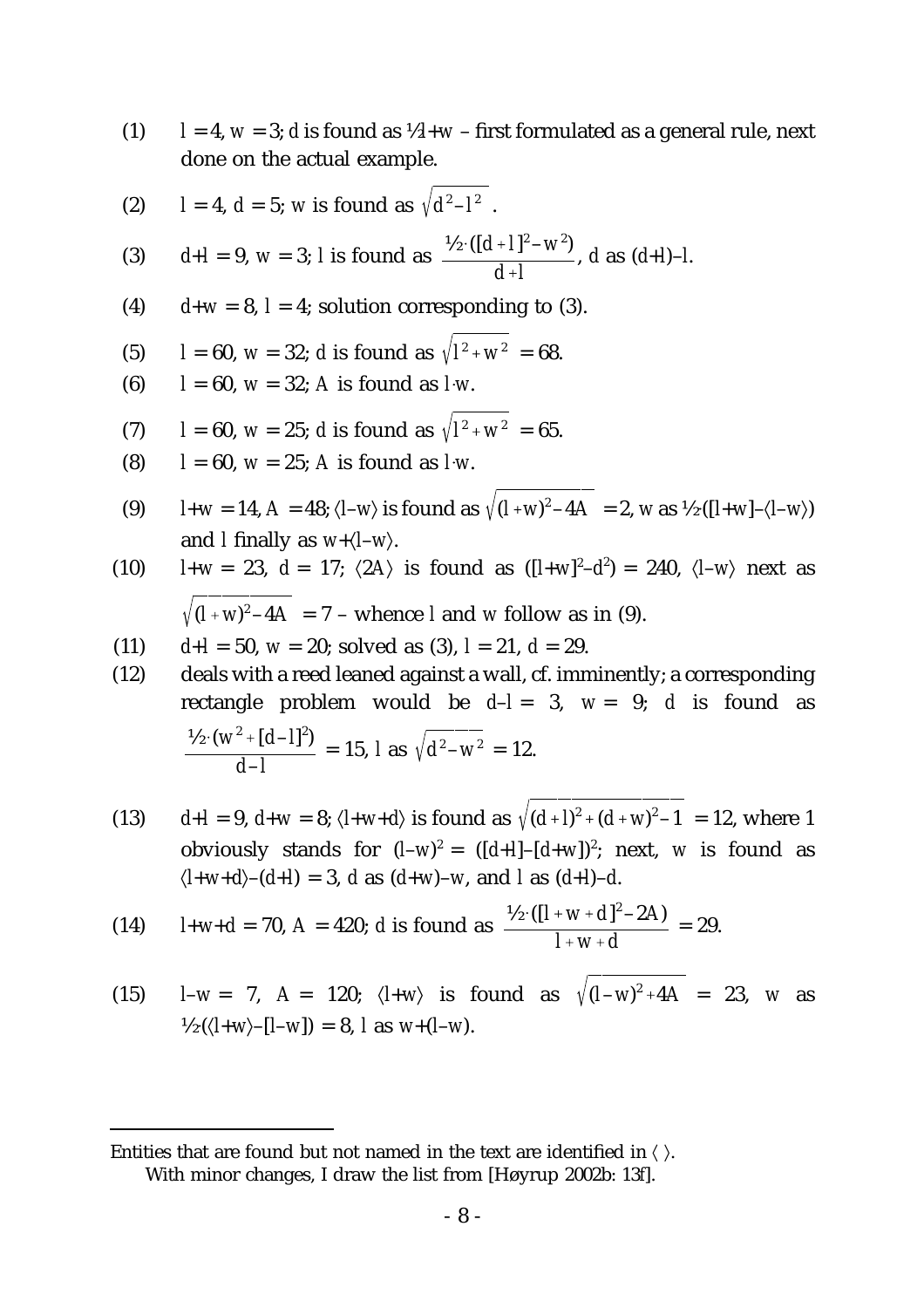- (16) A cup weighing 1 mina is composed of gold and copper in ratio  $1:9.^{12}$
- (17)  $l+w+d = 12$ ,  $A = 12$ ; solved as (14),  $d = 5$ .
- (18)  $l+w+d = 60$ ,  $A = 300$ ; not followed by a solution but by a rule formulated in general terms and corresponding to (14) and (17).
- (19)  $l+d = 45$ ,  $w+d = 40$ ; again, a general rule is given which follows (13).

No. 2 is obviously an application of what I prefer to call the "Pythagorean rule", no theorem being involved; it corresponds to knowledge that was amply around in Old Babylonian times. No. 10 is not identical with the Old Babylonian problem which I referred to initially  $(Db<sub>2</sub>-146)$ ; but it is closely related and solved by means of the same diagram.

All the others (disregarding here and in what follows the intruders no. 1 and no. 16) represent innovations within the surveyor's riddle tradition – when not in question then in method. No. 12 deserves particular discussion. It deals with a reed of length *d* first standing vertically



The reed leaned against the wall.

against a wall, next in a slanted position, in which the top descends to height *l* (descending thus *d*–*l*); at the same time, the foot moves a distance *w* away from the wall.

In the Old Babylonian text BM 85196 we find a similar dress, but there *d* and *w* are given. To find *l* thus requires nothing but direct application of the Pythagorean rule (similarly to no. 2 here). In the present case, instead, as stated, the descent *d*–*l* is given together with *w*.

It is possible to find plausible geometric explanations of the procedures used to solve all the "new" problems – see [Høyrup 2002b: 13–18]; that, however, is of no interest in the present connection.

BM 34568 is not our only source for this kind of rectangle problems. Firstly, the Seleucid text AO 6484 (ed. [Neugebauer 1935: I, 96–99]; early second century BCE) contains a rectangle problem of the same type as nos. 14, 17 and 18 of

<sup>&</sup>lt;sup>12</sup> Obviously an intruder, which however shows that at least some problems from the "Silk Road group" were already known in Mesopotamia at the time. In the present context there is no reason to discuss this connection in depth.

Similar connections *may* be in play in the seemingly aberrant problem 1 (extensively discussed, but with a different aim, in [Gonçalves 2008]).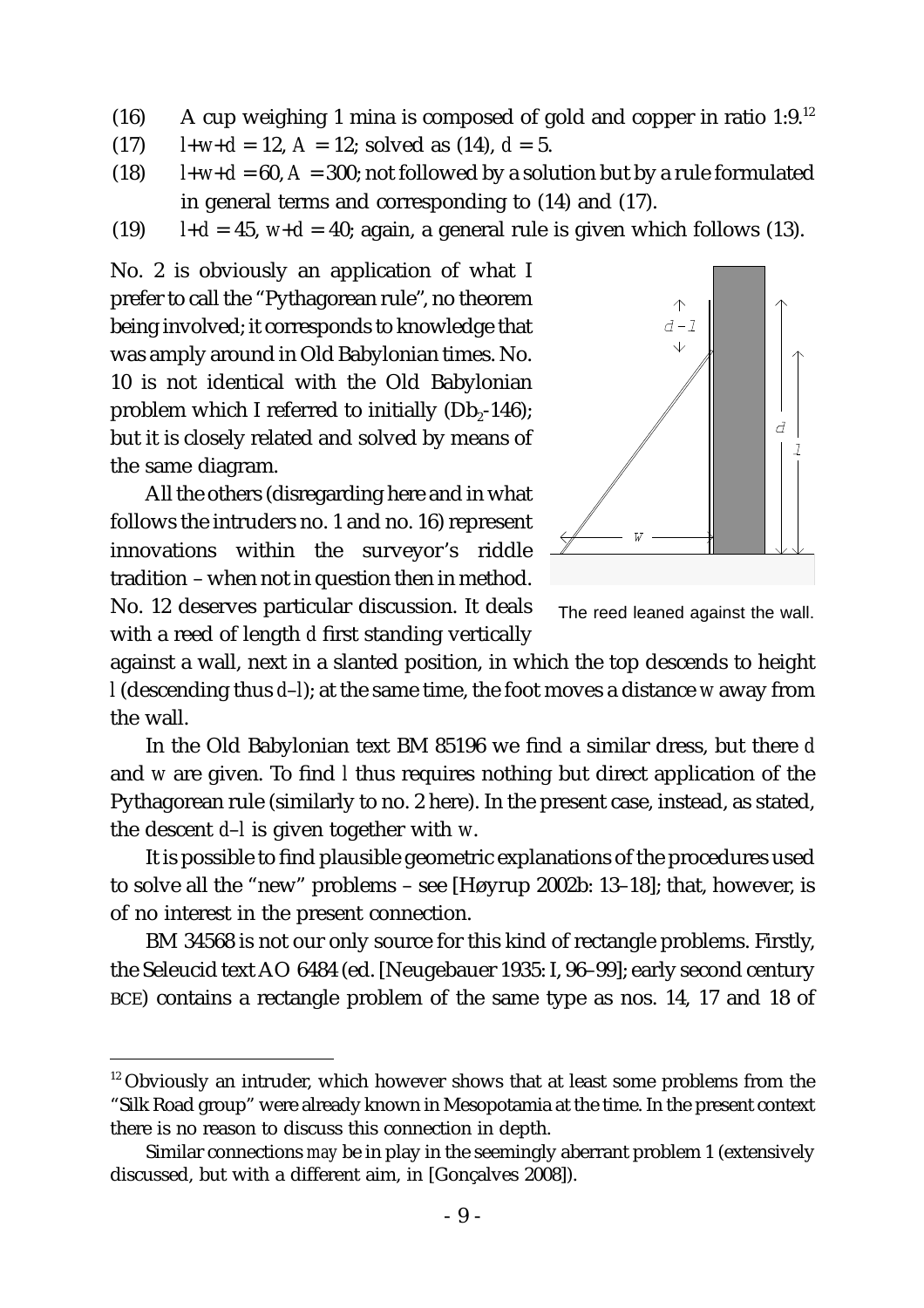BM 34568. Secondly, the Demotic papyrus P. Cairo J.E. 89127–30, 89137–43 from the third century  $BCE^{13}$  contains eight problems about the reed leaned against the wall – three of the easy Old Babylonian type where *d* and *w* are given, three of the equally simple type where *d* and *d*–*l* are given; and two, finally, where *d*–*l* and *w* are given, as in BM 34568 no. 12. Though with different numerical parameters, moreover, two of its problems coincide with that of the Old Babylonian text  $Db_2$ -146; they are thus closely related to BM 34568 no. 10.

There can be no doubt that the ultimate source for this whole cluster of geometric problems is Mesopotamia – Pharaonic mathematics contains nothing similar. It is also easy to pinpoint a professional community that could transmit it: For half a millennium, Assyrian, Persian and Macedonian military surveyors and tax collectors (even those of the Macedonians no doubt trained in the Near Eastern tradition) had walked up and down Egypt.<sup>14</sup>

#### **Travelling geometry – travelling how far?**

It is less easy to identify the channels through which these problems came to be adopted into Jaina mathematics, as they certainly were [Høyrup 2004]. Our evidence is constituted by Mahāvīra's *Ganita-sāra-saṅgraha* from the ninth century CE, but it is obvious that by then these problems were considered old, native and venerable by the Jainas. It is also highly plausible that what reached them had already been digested and somewhat transformed by a broader Mediterranean community.

If they reached India, could they also have inspired China's mathematical bureaucrats, or at least the author of Chapter IX of the *Nine Chapters* (which has no more to do with real bureaucratic tasks than Chapter VIII)?

At a first glance, problems 6 to 12 and 24 might suggest so. In that case, however, the inspiration has certainly been digested – the topic of Chapter IX is the right *triangle*, and with exception of the reed problem the Seleucid-Demotic problems deal with rectangles. Moreover, the Chinese variant of the reed against the wall (no. 8 – the only one where the dress is suggestive) compares the slanted and the *horizontal* position of a pole.

If we express the Chinese problems in the same symbolic form as used for BM 34568, we get the following:<sup>15</sup>

<sup>13</sup> [Ed. trans. Parker 1972: 13–53], with summary *ibid*. pp. 3*f*.

<sup>&</sup>lt;sup>14</sup> Macedonians excepted, this explains why Greek authors, from Herodotos onward, could believe the Egyptians to have invented geometric techniques which we now recognize as Mesopotamian.

 $15$  Once more I borrow (this time more freely) from [Høyrup 2002b].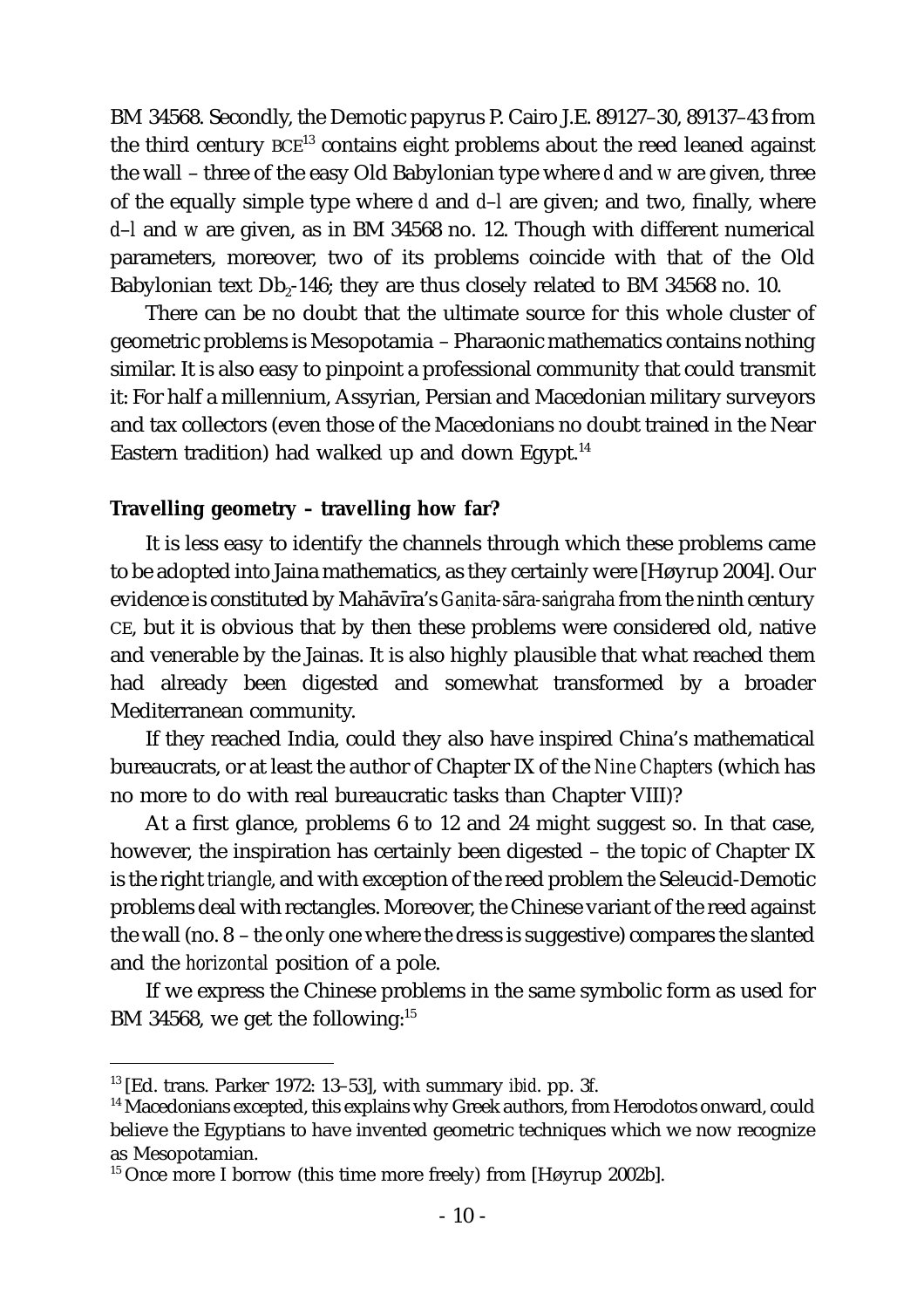(6) *d*–*l* = 1, *w* = 5 (mathematically an analogue of the Seleucid reed problem BM 34568 no. 12, but dealing with a reed in a pond, in vertical and slanted position). *l* is found as  $\frac{w^2 - [d-1]^2}{2}$ , whence *d*, where BM 34568 2 (*d*–*l*)

finds *d* as  $\frac{1}{2} \cdot (w^2 + [d-1]^2)$  and next *l*. We observe that the Chinese *d*–*l*

procedure does not halve before dividing by (*d*–*l*), which suggests that a geometric justification, *if* once present, had been forgotten.

(7)  $d-I = 3$ ,  $w = 8$ . The mathematical structure of the problem is the same, but the concrete dress wholly other. The solution proceeds differently

than everything Seleucid-Demotic:  $\langle d+I \rangle$  is found as  $\frac{W^2}{\lambda} = \frac{(d+I) \cdot (d-I)}{d\lambda}$ , and *d*–*l*  $(d+1) \cdot (d-1)$ *d*–*l*

*d* as  $\frac{1}{2} \cdot \left( \frac{d+1}{d-1} \right)$ .

- (8) *d*–*l* = 1, *w* = 10. Same mathematical structure and same procedure as no. 7 – but the dress is now a pole first leaning against a wall and then sliding down to horizontal position.
- (9) Another variation of no. 7.
- (10) Yet another variation of no. 7.

(11) 
$$
d = 100
$$
,  $I-w = 68$ .  $\langle \frac{I+w}{2} \rangle$  is found as  $\sqrt{\frac{d^2 - 2 \cdot (\frac{I-w}{2})^2}{2}}$ , and *w* then as

 $\frac{1}{2}$  ( $\langle \frac{I+W}{2}\rangle$ + $\langle \frac{I-W}{2}\rangle$ )). Not Seleucid-Demotic in style with its use of average 2 *l*–*w* 2

and deviation – nor however similar in detail to anything from the older Mesopotamian tradition, where these quantities were fundamental.

- (12)  $d+I = 10$ ,  $w = 3$ .  $\langle d-\bar{l} \rangle$  is found as  $w^2/(d+I)$ , and  $I$  as  $\frac{1}{2}$ .  $([d+I]+[d-I])$ , once more different from the Seleucid calculation.
- (24)  $d-l = 2$ ,  $d-w = 4$ . The solution builds on the observation that  $\Box(d-[d-1]-[d-w]) = 2(d-1)(d-w)$ . The problem type is not found in BM 34568, but the solutions can be argued from a diagram that can also be used to solve problem 13 of that text, *d*+*l* = α, *d*+*w* = β. In the present case, the full square  $\square(d)$  must equal the sum of the squares  $\square(l)$  and  $\square(w)$ ; therefore, the overlap  $S = \Box(d-[d-1]-[d-w])$  must equal the area which they do not cover, that is,  $2R = 2 \equiv (d - 1, d - w)$ .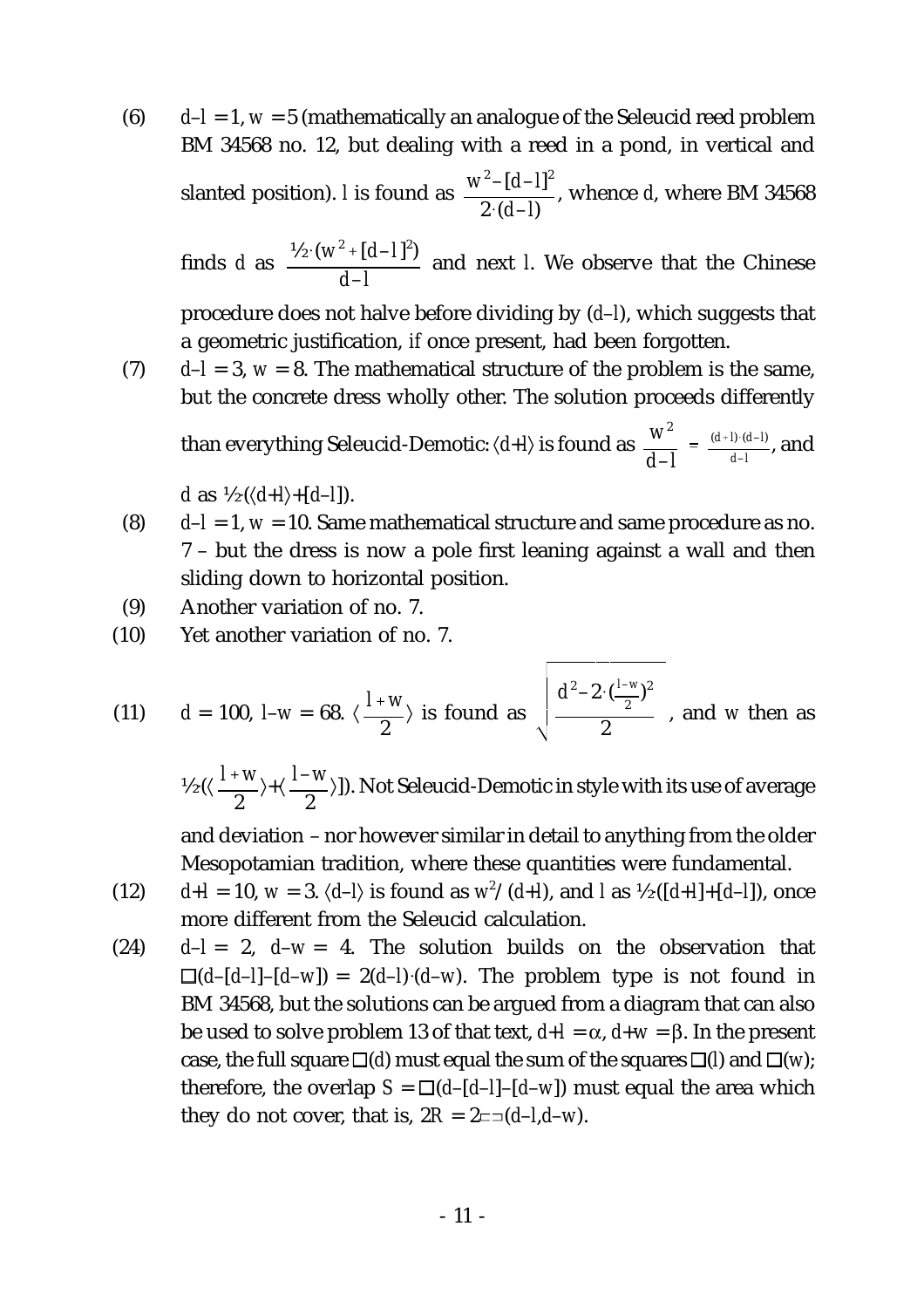All in all, the similarities boil down to the mathematical structures of the questions. The dresses are generally quite different, and the procedures used to obtain the solutions are also others, often as different in character as the subject allows. In summary, no decisive internal evidence speaks in favour of transmission – only problem 7 *could* be an accidental intruder that has been inserted in the adequate place, as the filling problem 6 in Chapter VI.

External evidence also seems unfavourable to the transmission thesis: arithmetical riddles might be carried along the Silk Road network



The possible geometric basis for problem IX.24 of the *Nine Chapters*.

by travelling merchants and exchanged as camp fire fun or challenges. But where can we find likely carriers of geometrical questions?

On the other hand, *some* geometrical knowledge – albeit fairly useful area measurement and no riddle – appears to have travelled; when and from where we do not know, nor carried by whom. Problems 35–36 of Chapter I of the *Nine Chapters* [ed. trans. Chemla & Guo 2004: 190*f*] determine the area of a circular

segment with chord *c* and arrow *h* as  $\frac{hc+h^2}{2}$ , whereas problem 36 of the Demotic 2

papyrus Cairo J. E. 89127–30, 89137–43 [ed. trans. Parker 1972: 45] takes it to be  $\frac{h+c}{2}$   $\cdot$  *h*. It is not exactly the same formula, but on the other hand the rule is far from intuitively self-evident; certainly, it is true for the semi-circle if we take the perimeter to be thrice the diameter (as both sources do), but in that case  $c =$ 2*h*, and the formula reduces to  $\frac{3}{2}h^2$ , and it is not obvious how this should be generalized as done in the Chinese as well as the Demotic text. Independent invention therefore seems unlikely. (Should we think of surveyors or military experts being taken prisoners or shifting their loyalties as carriers?)

All in all, however, Chapter IX of the *Nine Chapters* (of which problems 6–13 + 24 only form a subset) is likely to be just as much an original Han creation as Chapter VIII – but with the difference that the underlying inspiration must be sought in local geometric practice, and not in the practice or riddles of any transnational professional community.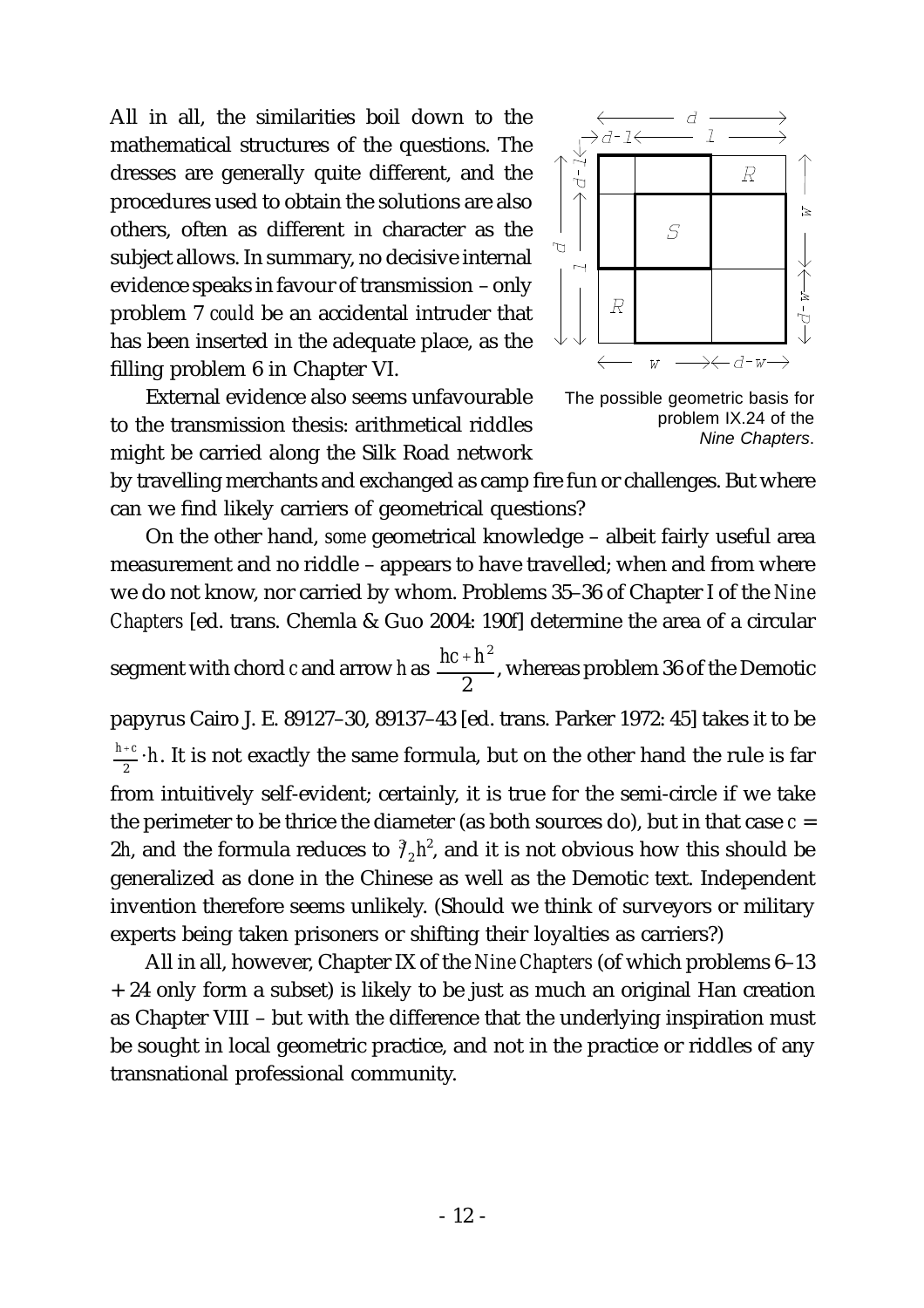## **Bibliography**

- Boncompagni, Baldassare (ed.), 1857. *Scritti* di Leonardo Pisano matematico del secolo decimoterzo. I. Il *Liber abbaci* di Leonardo Pisano. Roma: Tipografia delle Scienze Matematiche e Fisiche.
- Chemla, Karine, & Guo Shuchun (eds), 2004. *Les neuf chapitres. Le Classique mathématique de la Chine ancienne et ses commentaires*. Paris: Dunod.
- Christianidis, Jean, 1991. "La logistique grecque et sa place dans l'historiographie des mathématiques grecques". *Manuscript*. Contribution to the Conference »Contemporary Trends in the Historiography of Science«, Corfu, May 27 – June 1, 1991.
- Cullen, Christopher, 1996. *Astronomy and Mathematics in Ancient China: The* Zhou bi suan jing. Cambridge: Cambridge University Press
- Cullen, Christopher, 2004. The *Suàn shù shū*, "Writings on Reckoning": A Translation of a Chinese Mathematical Collection of the Second Century BC, with Explanatory Commentary. (Needham Research Institute Working Papers, 1). Cambridge: Needham Research Institute. Web Edition http://www.nri.org.uk/suanshushu.html.
- Cullen, Christopher, 2007. "The *Suàn shù shu¯*, 'Writings on Reckoning': Rewriting the History of Early Chinese Mathematics in the Light of an Excavated manuscript". *Historia Mathematica* **34**, 10–44.
- Dauben, Joseph W., 2008. "*Suan Shu Shu. A Book on Numbers and Computations*. English Translation with Commentary". *Archive for History of Exact Sciences* **62**, 91–178, erratum p. 347.
- Folkerts, Menso, 1978. "Die älteste mathematische Aufgabensammlung in lateinischer Sprache: Die Alkuin zugeschriebenen *Propositiones ad acuendos iuvenes*. Überlieferung, Inhalt, Kritische Edition". *Österreichische Akademie der Wissenschaften, Mathematisch-Naturwissenschaftliche Klasse. Denkschriften*, 116. Band, 6. Abhandlung.
- Høyrup, Jens, 1990. "Sub-Scientific Mathematics. Observations on a Pre-Modern Phenomenon". *History of Science* **28**, 63–86.
- Høyrup, Jens, 2001. "On a Collection of Geometrical Riddles and Their Role in the Shaping of Four to Six 'Algebras'". *Science in Context* **14** (2001), 85–131.
- Høyrup, Jens, 2002a. *Lengths, Widths, Surfaces: A Portrait of Old Babylonian Algebra and Its Kin*. New York: Springer.
- Høyrup, Jens, 2002b. "Seleucid Innovations in the Babylonian 'Algebraic' Tradition and Their Kin Abroad", pp. 9–29 *in* Yvonne Dold-Samplonius et al (eds), *From China to Paris: 2000 Years Transmission of Mathematical Ideas*. (Boethius, 46). Stuttgart: Steiner.